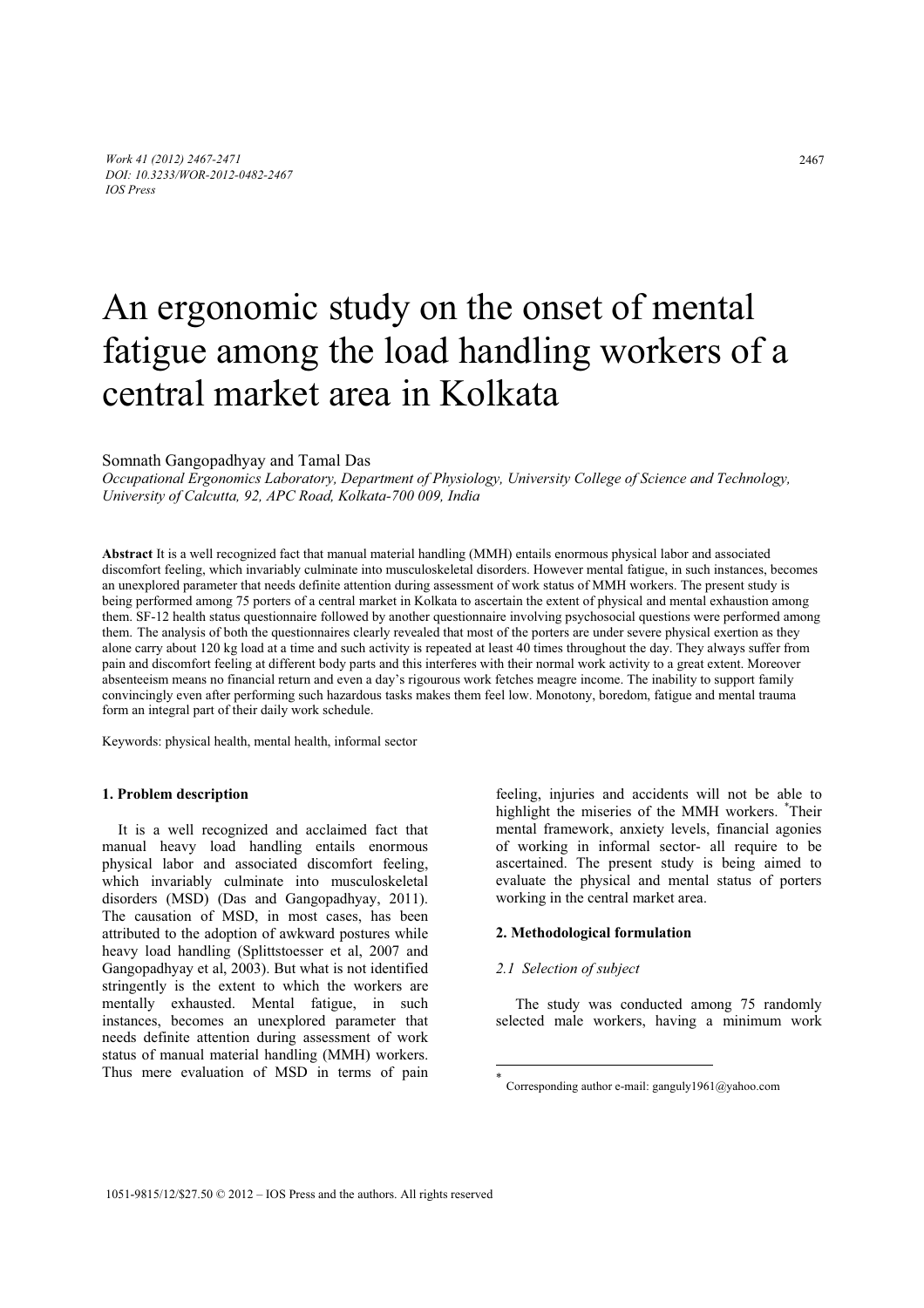experience of 5 years, engaged in heavy manual load handling in a central market area in Kolkata.

#### *2.2 Questionnaire study*

SF-12 health status questionnaire was performed among them specifically to analyze the mental status of the MMH workers. The SF-12 is a multipurpose short form survey with 12 questions, weighted and summed to provide easily interpretable scales for physical and mental health. Physical and Mental Health Composite Scores (PCS and MCS) are computed using the scores of 12 questions and range from 0 to 100, where a zero score indicates the lowest level of health measured by the scales and 100 indicates the highest level of health.

Apart from the above questionnaire, another questionnaire involving psychosocial questions was performed among the same subjects.

#### *2.3 Assessment of Physical Parameters*

 The anthropometric measurements and body weight of the subjects were calculated. The Body Mass Index (BMI), Body Surface Area (BSA) and Waist-Hip Ratio (WHR) were subsequently determined.

### **3. Experiment**

The assessment of physical parameters (Table 1) shows that the workers have a mean BMI of 22.1 and waist-hip ratio of 0.89.

Table 1 Physical Parameters of Workers  $(n = 75)$ 

| <b>Physical Parameters</b> | Mean $(\pm SD)$ Values |
|----------------------------|------------------------|
| Height(m)                  | $1.63 \ (\pm 6.29)$    |
| Weight (kg)                | 59.0 ( $\pm$ 7.50)     |
| BMI $(kg/m^2)$             | 22.1 ( $\pm$ 2.48)     |
| $BSA(m^2)$                 | $1.64 \ (\pm 0.12)$    |
| Waist Circumference (m)    | $0.8 (\pm 5.32)$       |
| Hip Circumference (m)      | $0.9 (\pm 4.42)$       |
| Waist-Hip Ratio            | $0.89 \ (\pm 0.11)$    |

The results of questionnaire analysis have represented an appalling health status of the porters. Out of the 75 subjects interviewed, the Physical Health Composite Score (PCS) of 68 of them (91%) is found to be less than 50.0, whereas, the rest is found to have score of greater than 50.0.

Similarly the Mental Health Composite Score (MCS) is also not that satisfying. The MCS of 43 porters is below the score of 50.0 (57%) and the rest has a score in excess of 50.0. The results are an absolute reflection of the alarming situation of the porters in the central market area. In both cases the scores are found to be below average for a significant section of the subjects (Table 2).

Table 2 Analysis of SF-12 Questionnaire ( $n = 75$ )

| SF-12 Scores                    | Score $\langle 50.0$ | Score $> 50.0$ |
|---------------------------------|----------------------|----------------|
| Physical Health Composite Score | 68 (90.7%)           | $7(9.3\%)$     |
| Mental Health Composite Score   | 43 (57.3%)           | 32(42.7%)      |

The assessment of the second questionnaire containing psychosocial questions highly corroborates with the findings of SF 12 questionnaire. Here also about 75% porters believed that they had no freedom to work according to their will and 80% felt that they in no way can take decisions on the working procedure. Not only that they have to work very fast, perform strenuous tasks repeatedly throughout the day and have no job security. Amidst all adversities, their only friends are the fellow porters themselves who most often aid in the tasks at times of distress (Table 3).

Furthermore they have to work under such stressful conditions that they suffer constantly from the apprehension of getting seriously injured while at work. According to many of the porters the owner of the market are least bothered regarding their health and safety aspects.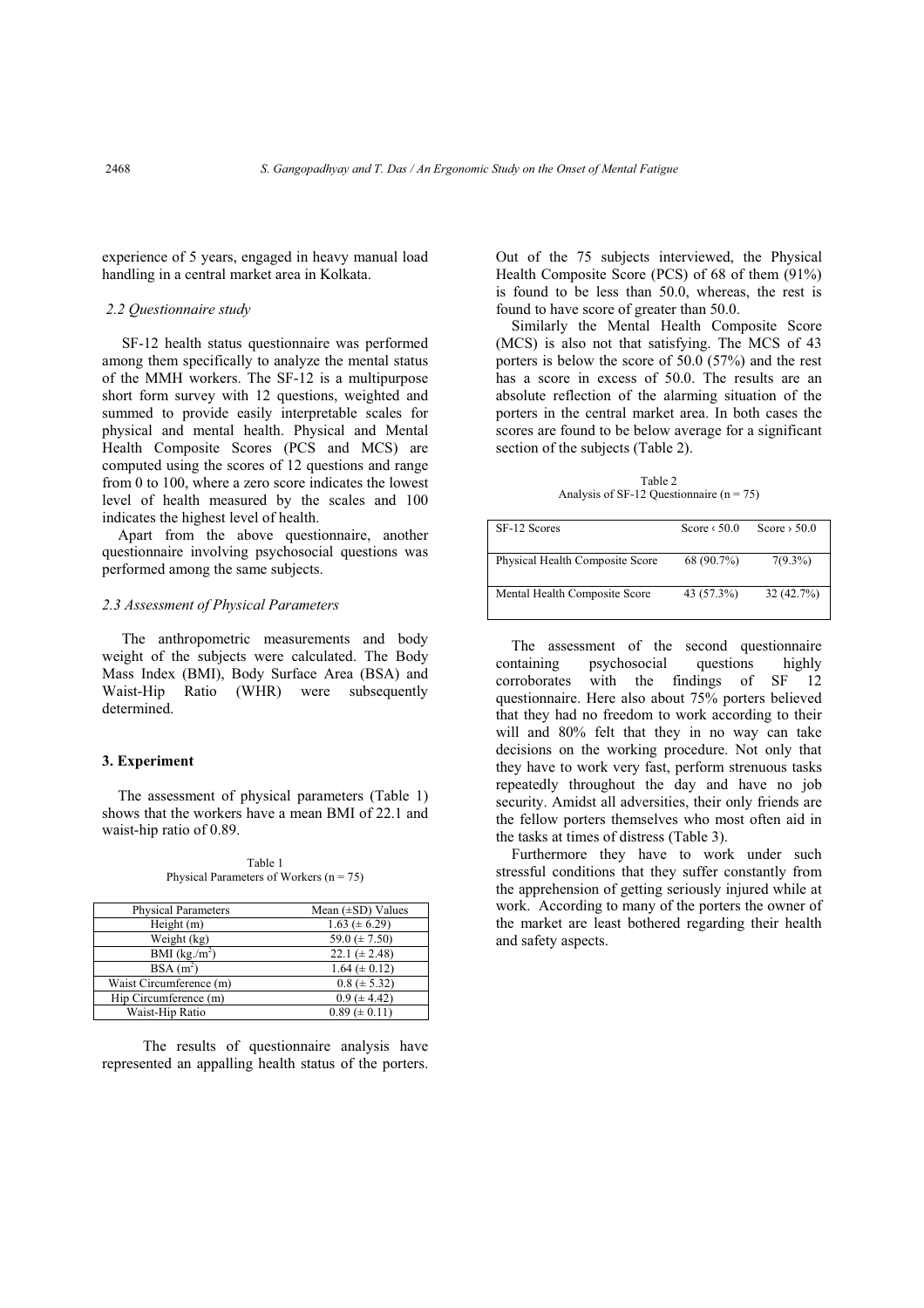| Work Characteristics                                                           | <b>Strongly Disagree</b> | Disagree       | Agree        | Strongly Agree No Response |              |
|--------------------------------------------------------------------------------|--------------------------|----------------|--------------|----------------------------|--------------|
| My job allows me to make a lot of decisions on my own                          | 20(26.7%)                | $40(53.3\%)$   | $15(20\%)$   |                            |              |
| I have very little freedom to decide how I do my work                          | 3(4%)                    | 16(21.3%)      | 56 (74.7%)   |                            |              |
| I get to do a variety of different things on my job                            | $15(20\%)$               | $60(80\%)$     |              |                            |              |
| I have a lot of say about what happens on my job                               | $7(9.3\%)$               | $60(80\%)$     | $8(10.7\%)$  |                            |              |
| My job requires working very fast                                              |                          |                | 3(4%)        | 72 (96%)                   |              |
| My job requires working very hard                                              |                          | $4(5.3\%)$     | 11 (14.7%)   | 60 (80%)                   |              |
| I have enough time to get the job done                                         | 20 (26.7%)               | 40 (53.3%)     | $8(10.7\%)$  | $7(9.3\%)$                 |              |
| My job security is good                                                        | 60(80%)                  | $10(13.3\%)$   | 5(6.7%)      | $\overline{a}$             |              |
| My Sardar (In charge) pays attention to what I am saying                       |                          | $5(6.7\%)$     | 52 (69.3%)   | $8(10.7\%)$                | $10(13.3\%)$ |
| I am exposed to hostility or conflict from my Sardar                           | $8(10.7\%)$              | 40 (53.3%)     | 17 (22.7%)   | $\overline{a}$             | 10 (13.3%)   |
| My Sardar is helpful in getting the job done                                   |                          | $5(6.7\%)$     | $60(80\%)$   |                            | $10(13.3\%)$ |
| I am exposed to hostility or conflict from the people I work with 20 $(26.7%)$ |                          | 40 (53.3%)     | $15(20\%)$   | $\overline{a}$             |              |
| People I work with are friendly                                                |                          |                | 31 (41.3%)   | 44 (58.7%)                 |              |
| People I work with are helpful in getting the job done                         |                          |                | $10(13.3\%)$ | 65 (86.7%)                 |              |
| Work Safety                                                                    |                          |                |              |                            |              |
| I am often required to do a task where there is risk of getting hurt -         |                          |                |              | 75 (100%)                  |              |
| There are enough porters here to do the job                                    |                          | $10(13.3\%)$   | $25(33.3\%)$ | 40 (53.3%)                 |              |
| People working here are frequently exposed to dangerous situations -           |                          | $\overline{a}$ | $25(33.3\%)$ | 50(66.7%)                  |              |
| The Owner considers workplace health and safety to be important 28 (37.3%)     |                          | 28 (37.3%)     | $19(25.4\%)$ |                            |              |

Table 3 Analysis of Psychosocial Questionnaire (n = 75)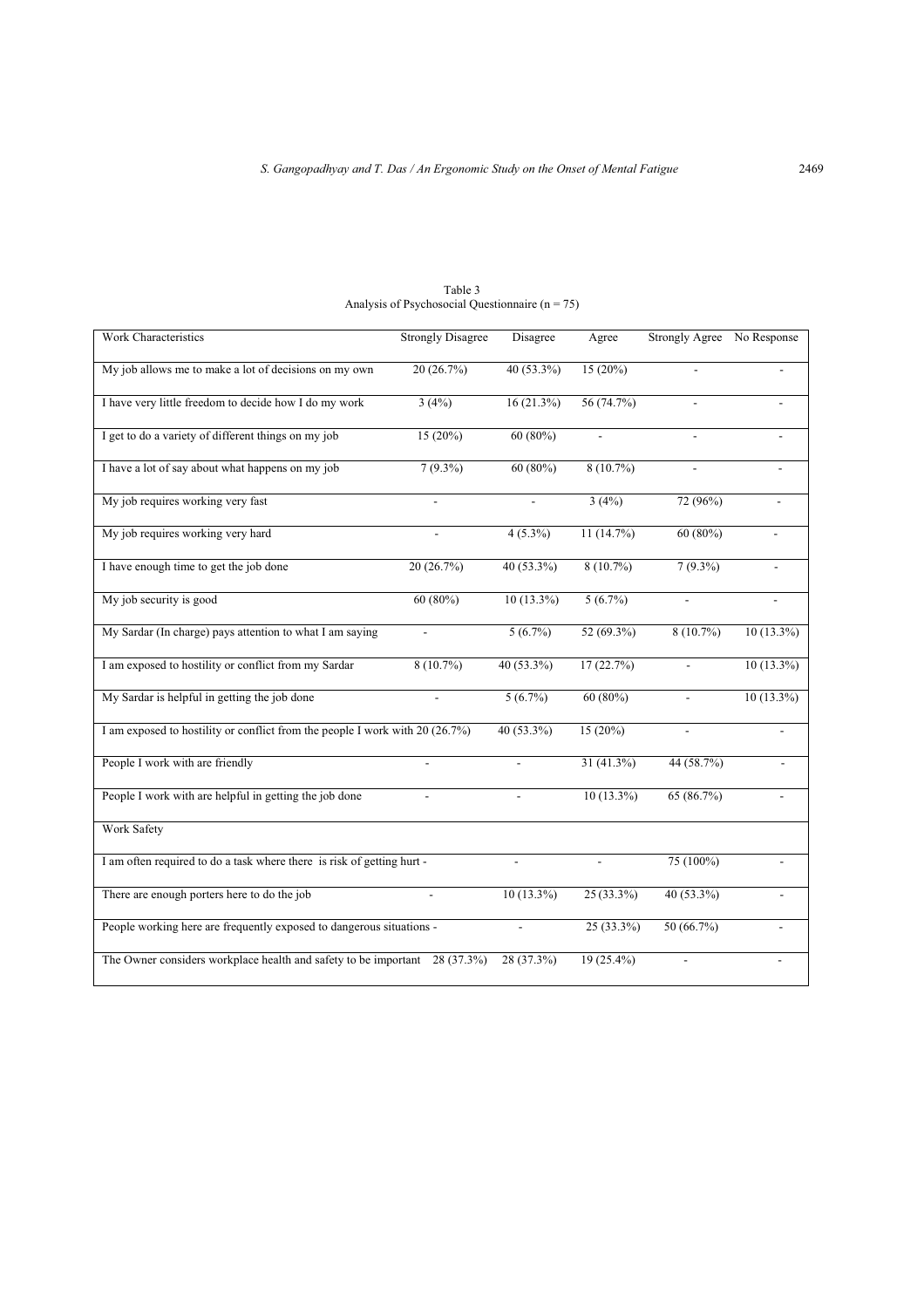### **4. Critical evaluation and conclusion**

The load handling workers of the central market area, being a part of the informal sector, are deprived of the privileges enjoyed by their counterparts in organized sector. They work throughout the week around 12 hours daily and do not have a specific work schedule. Their rest pauses depend on the workload and availability of manpower. To them absenteeism from work means no financial returns.

 On analyzing the physical characteristics of the subjects, it is observed that the mean BMI value of 22.1 falls within the normal range of BMI (Normal BMI:  $18-25 \text{ kg/m}^2$ ), as per classification. The mean value of 0.89 of waist-hip ratio suggests that there is

 hardly any development of central obesity among the subjects as per classification.

The analysis of SF-12 questionnaire clearly reveals that most of the porters are suffering from some grave physical and mental health problems. The probable causative factors can be summarized as follows. Since most of them are migrant labor, so staying away from family, may lead to feeling of loneliness. Moreover their limited income after a tiring day of work, which at present, is not sufficient to meet the demands of the family, also enhance their anxiety. The inability to support family convincingly even after performing such hazardous tasks makes them feel low and depressed.

Apart from the above findings, whether years of experience had any contribution to the development of physical and mental fatigue was assessed by means of Odds Ratio. The subjects in this study had work experience ranging from more than 10 years up to 30 years. So according to their years of experience, two categories, viz.,  $> 10 - 20$  years and  $> 20 -30$ years were drawn. The statistical analysis in case of both PCS and MCS revealed that the first category (>  $10 - 20$  years) was significantly more vulnerable to physical and mental stress (Table 4).

| Years of Experience | $PCS \times 50.0$ | $PCS \rightarrow 50.0$ | Odds Ratio          | $MCS \times 50.0$ | $MCS$ > 50.0 | Odds Ratio |
|---------------------|-------------------|------------------------|---------------------|-------------------|--------------|------------|
| CI)                 |                   |                        | $(95\% \text{ CI})$ |                   |              | (95%       |
| $>10-20$            | 42                |                        | 9.69                | 32                | 17           | 3.30       |
| 8.744)              |                   |                        | $(1.104 - 85.127)$  |                   |              | $(1.243 -$ |
| $>20-30$            | 26                | 6                      |                     | 11                | 15           |            |

Table 4 Odds Ratio between Years of Experience and PCS and MCS Scores of SF-12

Moreover they are under severe physical exertion as because they alone carry about 120 kg load maximally and 80 kg load minimally at a time and such activity are repeated at least 35-40 times

associated with their strenuous tasks are the deplorable environmental conditions with temperature nearing  $37.2^{\circ}$ C and relative humidity of 87%. The severity of their tasks increases their physical fatigue and discomfort to such an extreme extent that they avoid social outings and gatherings

thoughout the day. They always suffer from pain and discomfort feeling at different body parts and this interferes with their normal work activity to a great extent. Substantiating the physical and mental stress after their work. Once they reach their home, they just have meals and go to sleep.

The analysis of psychosocial questionnaire also disclosed a similar finding. It is found that these porters have to work rigorously at a very fast pace to comply the vegetable wholesalers. They rarely get